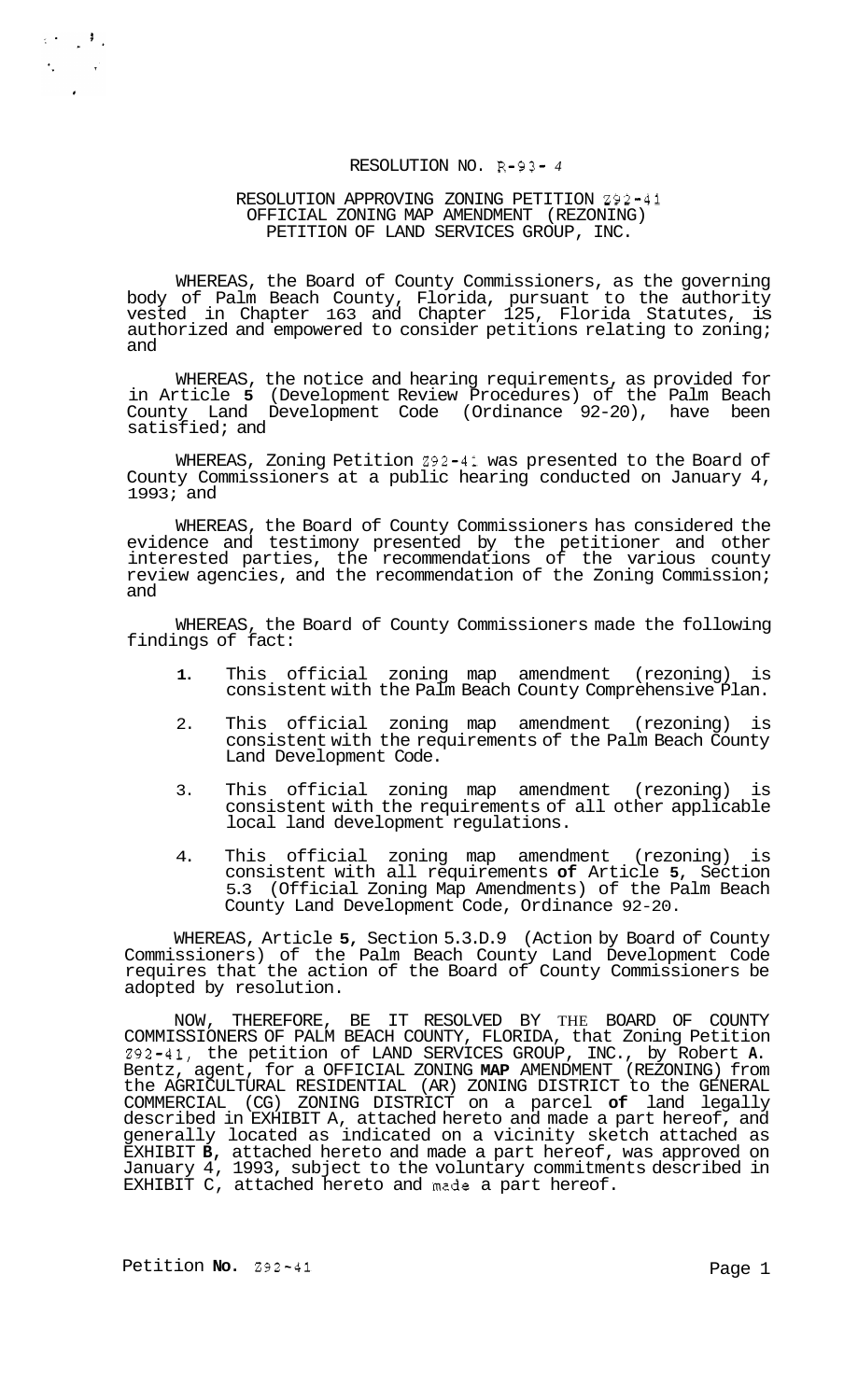Commissioner **Roberts** moved for the approval of the Resolution.

The motion was seconded by Commissioner **Marcus** and, upon being put to a vote, the vote was as follows:

| Mary McCarty, Chair    | <b>AYE</b>    |
|------------------------|---------------|
| Burt Aaronson          | <b>AYE</b>    |
| Ken Foster             | <b>ABSENT</b> |
| Maude Ford Lee         | <b>AYE</b>    |
| Karen <b>T.</b> Marcus | <b>AYE</b>    |
| Warren Newell          | <b>AYE</b>    |
| Carol A. Roberts       | <b>AYE</b>    |
|                        |               |

The Chair thereupon declared that the resolution was duly passed and adopted this 4th day of January, **1993.** 

APPROVED AS TO FORM AND LEGAL SUFFICIENCY

 $\mu$  (  $\lambda$  ) and  $\lambda$ 

 $\frac{1}{2}$  ,  $\frac{1}{2}$  ,  $\frac{1}{2}$  ,  $\frac{1}{2}$  $\mathbf{r}$ 

> PALM BEACH COUNTY, FLORIDA BY ITS BOARD OF COUNTY COMMISSIONERS

BY: **ATTORNEY** 

*.I 'I*   $\mathbf{r}$ BY: Allen Charles  $\frac{1}{2} \frac{1}{\Omega} \left( \frac{1}{\Omega} \right)$ 

,. .

**<FILE:H:\WPDATA\PROD\RESO\292-4l.RZ>**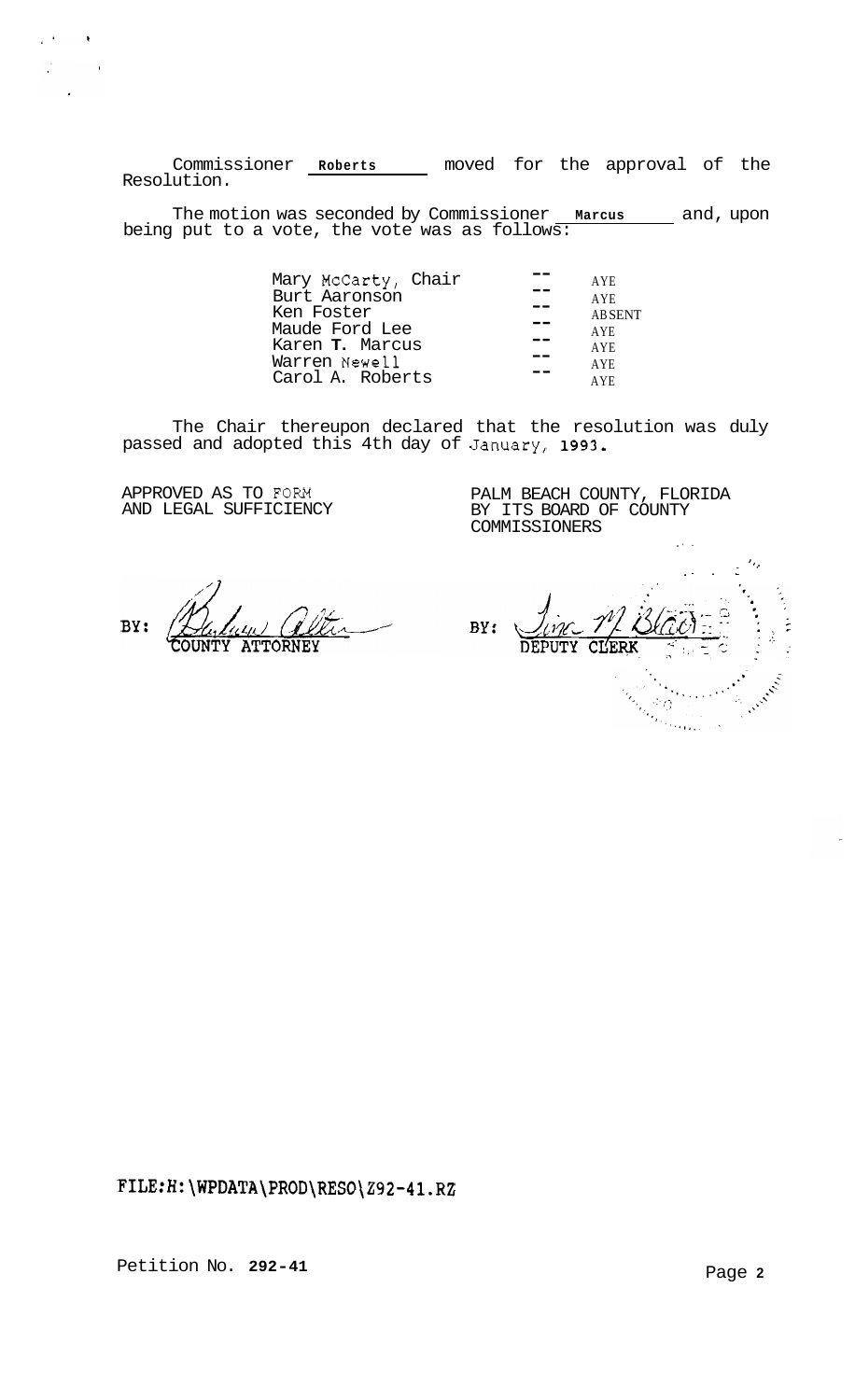## **EXHIBIT A**

### **LEGAL DESCRIPTION**

# **LEGAL DESCRIPTION**

. .. **<A** . **L.** .. ... **All** that **Part** of Tract **2, Book 4,** Palm Beach Farms Company Plat No, **3, according.to.the.plat:Rhereof,**  recorded in Plat **Book 2,** Pages **45** through *54,.* Inclusive,, Public Records of Palm Beach County, Florida, tying northerly and easterly **of** the northerly and easterly **ri@t-of-way line** of **the proposed Jog Road** rightof-way, as described in that certain right-of-way Warranty Deed, recorded in Official Records **Book 7071, Pages** 990 *to* 993, said Public Records of Palm Beach County, Florida.

Containlng 112,417 square feet or **2581** acres more or **less.** 

*I..* 

 $\mathbf{r}$ 

 $\bullet$ .

Subject to easements, reservations, restrictions, and right-of-way of record.

+. **,I**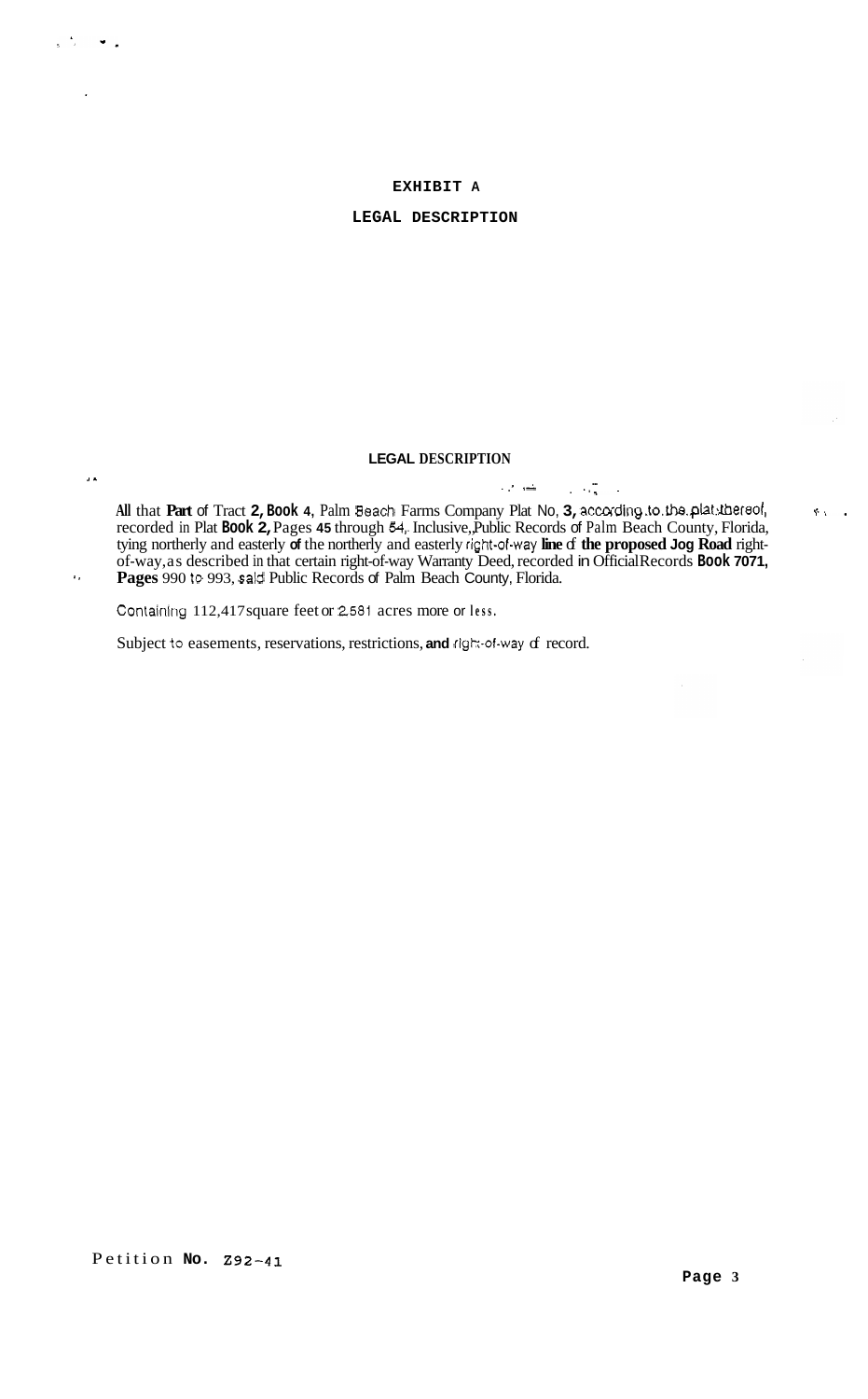$\mathcal{L}^{\mathcal{A}}$  ,  $\mathcal{L}^{\mathcal{B}}$  ,  $\mathcal{L}^{\mathcal{B}}$  ,  $\mathcal{L}^{\mathcal{B}}$ 



December 1992 **BCC DISTRICT:**  $\boldsymbol{z}$  $292 - 41$ PETITION NO:

 $\bar{\Gamma}_{\rm eff}$ 

 $\lambda^{\bullet}$ 

 $\ddot{\phantom{a}}$